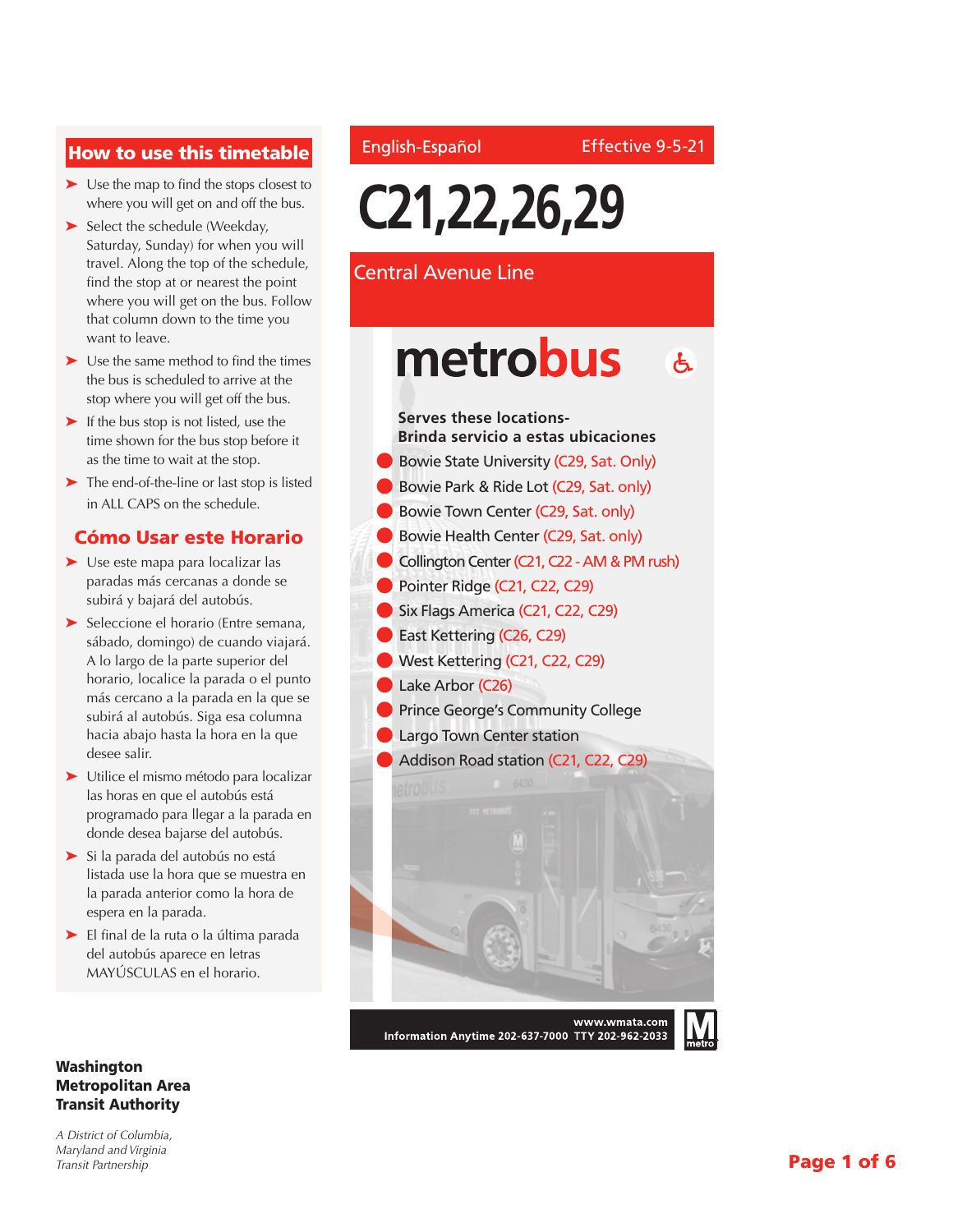

### **Effective Sunday, September 5, 2021 A partir del domingo, 5 de septiembre de 2021**

**C21,22,26,29** For route and schedule information **Call 202-637-7000 Central Avenue Line** www.wmata.com CRAIN HWY **Legend PITTSFIELD LA** GEORGE'S BLVD C26 C29 C22 C22  $M$ **— Metrorail Station** PRINCE MITCHELLY R POND MEADOW **— Terminal Stands** ZONE AVE C29 C26 POINTER RIDGE COMMERCE DR TRADE **—Park & Ride Lot** MD RT 197 C26 **ALC N —Saturday operation only (For weekday service to Bowie State University, see B21, B22 and B27 timetables.)** WALKER DR iy)<br>Q MT OAK RD DR **COLLINGTON CENTER** US RT 50 PEACH **POINTER**  NORTHVIEW DR DRHALL RD COLLINGTON RD **C21 C22 C29** NOTTINGHILL CENEALTH OF MD RT 450 C<sub>26</sub> DEVONWOOD C26 **MD RT 197** C26 **JOHN HANSON** LAUREL-BOWIE RD **M. L. K. JR. EAST KETTERING COMM. ARTS CTR.** WHITEHOLM DR KEVERTON DR C29 CAMBRIDGE DARK D C29 WATKINS PARK DR **Guaranteed Ride Home** When you take Metrobus or Metrorail to work, you are eligible to participate in the free Commuter Connection Guaranteed Ride Home Program. **KINGSFORD** CHESTERTON OR The program will get you home in the event of a personal emergency or unscheduled overtime. To register and to receive program details, call Commuter Connection at 1-800-745-RIDE. (2/97)ENTERPRISE RD WEST BRANCH DR **ENTERPRISE KNOLLS WEST KETTERING** MD RT 202 **ETTERING D** HERRINGTON LARGO RD C26 C21 C22 LAKE ARBOR WAY  $\phi_{\rho}$ C29 C21 MOUNT *LUBE<sub>NTIA WA*Y</sub> C22 CAMPUS WAY MD RT 214 **LAKE ARBOR LARGO RD PRINCE GEORGE'S**  C29 C21 **COMMUNITY**  C26 **COLLEGE** C21 CAMPUS WAYS CAMPUS WAY N. C26 PRINCE P C29 C22 C22 PRINCE P C<sub>26</sub> C<sub>22</sub> C21 C22 C29 **MEDICAL CENTER CENTER CENTER CENTER CENTER CENTER CENTER CENTER CENTER CENTER CENTER CENTER CENTER CENTER CENT** S TRUMAN DR  $C<sup>21</sup>$   $C<sup>29</sup>$ C29 LARGO CENTRA LOTTSFORD ARENA DR **UM CAPITAL REGION**  C26 C26 LARGO DR WEST I-495 C22 ARENA DR C21 C29 C29 C<sub>21</sub> C<sub>29</sub> **P.G.C.C. Inset BRIGHTSEAT RD HAMPTON MALL** C26 **LARGO TOWN CENTER**  HAMPTON PARK BLVD C<sub>21</sub> C<sub>22</sub> **THE BOULEVARD AT THE CAPITAL CENTER SHOPPING CENTER** C29 RITCHIE RD **CENTRAL** MORGAN BLVD  $\sum_{\rm{meta}}$ **MORGAN BLVD STATION** C29 **ADDISON ROAD-**C22 **SEAT PLEASANT STATION**  $C<sub>21</sub>$ **WMATA** ©2013 For information regarding this map contact <R•A•D•S>.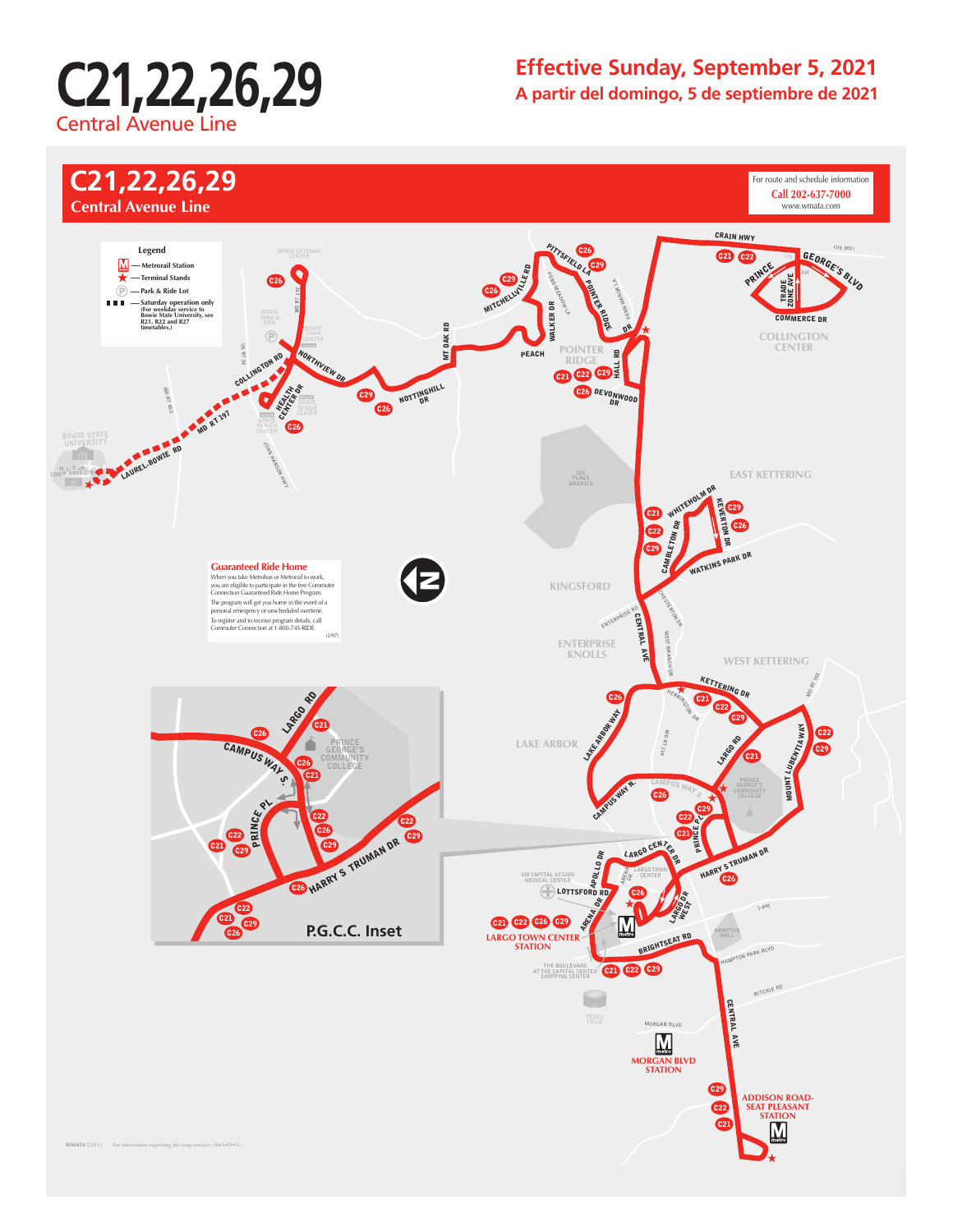# **C21,22,26,29** Central Avenue Line

### **Westbound To Addison Road station**

|                                    | <b>Monday thru Friday - De Lunes a viernes</b> |                                  |                                        |                                                                            |                                    |                                                       |                                       |                                                         |                                                                                                       |                                                                                                                   |                                                    |                                      |                                                                              |                                      |                                                           |                                         |                                                                            |
|------------------------------------|------------------------------------------------|----------------------------------|----------------------------------------|----------------------------------------------------------------------------|------------------------------------|-------------------------------------------------------|---------------------------------------|---------------------------------------------------------|-------------------------------------------------------------------------------------------------------|-------------------------------------------------------------------------------------------------------------------|----------------------------------------------------|--------------------------------------|------------------------------------------------------------------------------|--------------------------------------|-----------------------------------------------------------|-----------------------------------------|----------------------------------------------------------------------------|
| Route<br>Number                    | <b>Bowie</b><br>Park &<br>Ride                 | <b>Bowie</b><br>Center           | North-<br>view<br>Dr.<br>&<br>hill Dr. | Pitts-<br>field<br>La.<br>&<br>Pond<br>Health Notting-Meadow Center<br>La. | ton<br>v                           | Hall Rd.<br>&<br>Colling- Central<br>Ave.<br>(Pointer | Six<br><b>Flags</b><br>Ridge) America | Park<br>Dr. &<br>ton<br>Dr.<br>(East<br>Ketter-<br>ing) | <b>Watkins Watkins</b><br>Park<br>Dr. &<br>Camble- Chester-<br>ton<br>Dr.<br>(East<br>Ketter-<br>ing) | <b>Kettering</b><br>Dr. &<br>Her-<br>rington<br>Dr.<br>(West<br>Ketter-<br>ing)<br>AM Service — Servicio matutino | Lake<br>Arbor<br>Way<br>&<br>Golf<br>Course<br>Dr. | Way<br>South<br>&<br>Central<br>Ave. | Mt.<br>Campus Lubentia Campus<br>Way<br>&<br>Harry S<br><b>Truman</b><br>Dr. | Way<br>South & TOWN<br>PI.<br>(PGCC) | LARGO Central<br>Prince CENTER<br>$\overline{\mathsf{M}}$ | Ave.<br>&<br>Morgan<br>Blvd.            | ADDI-<br>SON<br>RD-<br><b>Seat</b><br>Pleasant<br>$\underline{\mathsf{M}}$ |
| C22                                | $\overline{\phantom{a}}$                       | ÷.                               | $\overline{\phantom{a}}$               | $\overline{\phantom{a}}$                                                   | ä,                                 | 4:46                                                  | 4:51                                  | ÷,                                                      | ÷,                                                                                                    | 4:57                                                                                                              | $\overline{\phantom{a}}$                           | $\overline{\phantom{a}}$             | 5:06                                                                         | 5:13                                 | 5:19                                                      | 5:32                                    | 5:38                                                                       |
| C <sub>26</sub>                    | 4:49                                           | 4:58                             | 5:03                                   | 5:10                                                                       | $\overline{a}$                     | 5:14                                                  | 5:17                                  | 5:21                                                    | 5:27                                                                                                  | $\overline{\phantom{a}}$                                                                                          | 5:33                                               | 5:37                                 | $\centerdot$                                                                 | 5:41                                 | 5:46                                                      | $\overline{a}$                          |                                                                            |
| C22                                | ÷,                                             | ÷,                               | J.                                     | $\overline{\phantom{a}}$                                                   | ä,                                 | 5:25                                                  | 5:30                                  | ÷,                                                      | ä,                                                                                                    | 5:36                                                                                                              | $\overline{\phantom{a}}$                           | ÷,                                   | 5:45                                                                         | 5:52                                 | 5:58                                                      | 6:11                                    | 6:17                                                                       |
| C <sub>22</sub>                    | $\overline{a}$                                 | $\overline{a}$                   | $\overline{a}$                         | $\overline{\phantom{a}}$                                                   | $\overline{\phantom{a}}$           | 5:55                                                  | 6:00                                  | $\frac{1}{2}$                                           | $\overline{\phantom{a}}$                                                                              | 6:06                                                                                                              | $\frac{1}{2}$                                      | $\frac{1}{2}$                        | 6:15                                                                         | 6:22                                 | 6:28                                                      | 6:41                                    | 6:47                                                                       |
| C26                                | 5:30                                           | 5:39                             | 5:44                                   | 5:51                                                                       | $\overline{\phantom{a}}$           | 5:55                                                  | 5:58                                  | 6:02                                                    | 6:08                                                                                                  | $\blacksquare$                                                                                                    | 6:14                                               | 6:18                                 | $\overline{\phantom{a}}$                                                     | 6:22                                 | 6:27                                                      | $\overline{\phantom{a}}$                | ÷                                                                          |
| C <sub>26</sub>                    | 6:00                                           | 6:09                             | 6:14                                   | 6:21                                                                       | $\overline{a}$                     | 6:25                                                  | 6:28                                  | 6:32                                                    | 6:38                                                                                                  | $\overline{\phantom{a}}$                                                                                          | 6:44                                               | 6:48                                 | $\overline{\phantom{a}}$                                                     | 6:52                                 | 6:57                                                      | $\overline{\phantom{a}}$                | $\frac{1}{2}$                                                              |
| C22                                | $\overline{\phantom{a}}$                       | $\overline{\phantom{a}}$         | $\overline{\phantom{a}}$               | $\overline{\phantom{a}}$                                                   | $\overline{\phantom{a}}$           | 6:25                                                  | 6:30                                  | $\blacksquare$                                          | $\overline{\phantom{a}}$                                                                              | 6:36                                                                                                              | $\overline{\phantom{a}}$                           | $\overline{\phantom{a}}$             | 6:45                                                                         | 6:52                                 | 6:58                                                      | 7:11                                    | 7:17                                                                       |
| C <sub>26</sub>                    | 6:30                                           | 6:39                             | 6:44                                   | 6:51                                                                       | $\qquad \qquad \blacksquare$       | 6:55                                                  | 6:58                                  | 7:02                                                    | 7:08                                                                                                  | $\overline{\phantom{a}}$                                                                                          | 7:14                                               | 7:18                                 | $\overline{\phantom{a}}$                                                     | 7:22                                 | 7:27                                                      | $\overline{\phantom{a}}$                | $\overline{\phantom{0}}$                                                   |
| C <sub>22</sub>                    | $\bar{a}$                                      | $\bar{a}$                        | ÷,                                     | $\overline{\phantom{a}}$                                                   | 6:48                               | 6:55                                                  | 7:00                                  | $\overline{\phantom{a}}$                                | $\overline{\phantom{a}}$                                                                              | 7:06                                                                                                              | ÷,                                                 | ÷,                                   | 7:15                                                                         | 7:22                                 | 7:28                                                      | 7:42                                    | 7:48                                                                       |
| C <sub>26</sub>                    | 7:00                                           | 7:09                             | 7:14                                   | 7:21                                                                       | $\overline{\phantom{a}}$           | 7:25                                                  | 7:28                                  | 7:32                                                    | 7:38                                                                                                  | $\overline{a}$                                                                                                    | 7:44                                               | 7:48                                 | $\overline{\phantom{a}}$                                                     | 7:52                                 | 7:57                                                      | $\qquad \qquad -$                       | $\bar{ }$                                                                  |
| C22<br>C <sub>22</sub>             | $\overline{\phantom{a}}$                       | $\overline{\phantom{a}}$         | ÷,                                     | $\overline{\phantom{a}}$                                                   | 7:18                               | 7:25                                                  | 7:30                                  | $\overline{\phantom{a}}$                                | ÷,                                                                                                    | 7:36                                                                                                              | ÷,                                                 | $\bar{a}$                            | 7:45                                                                         | 7:52                                 | 7:58<br>8:28                                              | 8:12                                    | 8:18                                                                       |
| C <sub>26</sub>                    | 7:30                                           | 7:40                             | 7:45                                   | 7:52                                                                       | 7:48<br>$\overline{\phantom{a}}$   | 7:55<br>7:56                                          | 8:00<br>7:59                          | 8:03                                                    | 8:09                                                                                                  | 8:06<br>$\overline{\phantom{a}}$                                                                                  | $\overline{a}$<br>8:16                             | 8:21                                 | 8:15<br>$\overline{\phantom{a}}$                                             | 8:22<br>8:25                         | 8:30                                                      | 8:42<br>$\overline{\phantom{a}}$        | 8:48<br>$\overline{\phantom{a}}$                                           |
| C <sub>22</sub>                    | $\overline{\phantom{a}}$                       | $\overline{\phantom{a}}$         | $\overline{\phantom{a}}$               | $\overline{\phantom{a}}$                                                   | 8:18                               | 8:25                                                  | 8:30                                  | $\overline{\phantom{a}}$                                | $\overline{\phantom{a}}$                                                                              | 8:36                                                                                                              | $\overline{\phantom{a}}$                           | $\overline{\phantom{a}}$             | 8:45                                                                         | 8:52                                 | 8:58                                                      | 9:12                                    | 9:18                                                                       |
| C <sub>26</sub>                    | 8:00                                           | 8:10                             | 8:15                                   | 8:22                                                                       | $\overline{\phantom{a}}$           | 8:26                                                  | 8:29                                  | 8:33                                                    | 8:39                                                                                                  | $\overline{\phantom{a}}$                                                                                          | 8:46                                               | 8:51                                 | $\overline{\phantom{a}}$                                                     | 8:55                                 | 9:00                                                      | $\frac{1}{2}$                           | ä,                                                                         |
| C <sub>22</sub>                    | $\overline{\phantom{a}}$                       | $\overline{\phantom{a}}$         | $\overline{\phantom{a}}$               | $\overline{\phantom{a}}$                                                   | 8:54                               | 9:01                                                  | 9:06                                  | $\overline{\phantom{a}}$                                | $\overline{\phantom{a}}$                                                                              | 9:12                                                                                                              | $\overline{\phantom{a}}$                           | $\overline{\phantom{a}}$             | 9:21                                                                         | 9:28                                 | 9:34                                                      | 9:48                                    | 9:54                                                                       |
| C26                                | 8:30                                           | 8:40                             | 8:45                                   | 8:52                                                                       | $\overline{\phantom{a}}$           | 8:56                                                  | 8:59                                  | 9:03                                                    | 9:09                                                                                                  | $\overline{\phantom{a}}$                                                                                          | 9:16                                               | 9:21                                 | $\overline{\phantom{a}}$                                                     | 9:25                                 | 9:30                                                      | ÷,                                      | ÷,                                                                         |
| C <sub>26</sub>                    | 9:00                                           | 9:10                             | 9:15                                   | 9:22                                                                       | $\overline{\phantom{a}}$           | 9:26                                                  | 9:29                                  | 9:33                                                    | 9:39                                                                                                  | $\qquad \qquad \blacksquare$                                                                                      | 9:46                                               | 9:51                                 | $\overline{a}$                                                               | 9:55                                 | 10:00                                                     |                                         |                                                                            |
| C <sub>22</sub>                    | ÷,                                             | ä,                               | ÷,                                     | ÷,                                                                         | ٠                                  | 9:45                                                  | 9:50                                  | ÷,                                                      | ä,                                                                                                    | 9:56                                                                                                              | ä,                                                 | ÷,                                   | 10:04                                                                        | 10:10                                | 10:16                                                     | 10:31                                   | 10:37                                                                      |
| C <sub>26</sub>                    | 10:00                                          | 10:10                            | 10:15                                  | 10:22                                                                      | $\overline{a}$                     | 10:26                                                 | 10:29                                 | 10:33                                                   | 10:39                                                                                                 |                                                                                                                   | 10:46                                              | 10:51                                |                                                                              | 10:55                                | 11:00                                                     |                                         |                                                                            |
| C22                                | L.                                             | ä,                               | ×.                                     | ÷.                                                                         | ä,                                 | 10:45                                                 | 10:50                                 | ä,                                                      | ä,                                                                                                    | 10:56                                                                                                             | ÷,                                                 | ä,                                   | 11:04                                                                        | 11:10                                | 11:16                                                     | 11:31                                   | 11:37                                                                      |
| C <sub>26</sub>                    | 11:00                                          | 11:13                            | 11:18                                  | 11:25                                                                      |                                    | 11:30                                                 | 11:34                                 | 11:38                                                   | 11:44                                                                                                 |                                                                                                                   | 11:51                                              | 11:56                                |                                                                              | 12:00                                | 12:05                                                     |                                         |                                                                            |
| C <sub>22</sub>                    |                                                |                                  |                                        |                                                                            | ä,                                 | 11:45                                                 | 11:50                                 |                                                         |                                                                                                       | 11:56                                                                                                             |                                                    |                                      | 12:04                                                                        | 12:10                                | 12:16                                                     | 12:31                                   | 12:37                                                                      |
| C <sub>21</sub>                    | $\overline{\phantom{a}}$                       | $\overline{\phantom{a}}$         | $\overline{\phantom{a}}$               | $\overline{\phantom{a}}$                                                   | $\overline{\phantom{a}}$           | $\overline{\phantom{a}}$                              | $\overline{a}$                        | $\overline{\phantom{a}}$                                | 12:23                                                                                                 | $\overline{a}$                                                                                                    | $\overline{a}$                                     | $\overline{\phantom{a}}$             | $\overline{a}$                                                               | 12:36                                | 12:50                                                     | 12:56                                   |                                                                            |
| C <sub>26</sub>                    | 12:00                                          | 12:13                            | 12:18                                  | 12:25                                                                      | $\Box$                             | 12:30                                                 | 12:34                                 | 12:38                                                   | 12:44                                                                                                 | PM Service — Servicio vespertino<br>÷,                                                                            | 12:51                                              | 12:56                                | $\Box$                                                                       | 1:00                                 | 1:05                                                      | $\overline{\phantom{a}}$                | $\overline{\phantom{a}}$                                                   |
| C <sub>22</sub>                    | $\overline{a}$                                 | $\qquad \qquad -$                | $\overline{a}$                         | $\overline{a}$                                                             | $\overline{a}$                     | 12:45                                                 | 12:50                                 | $\qquad \qquad -$                                       | $\overline{a}$                                                                                        | 12:56                                                                                                             | Ĭ.                                                 | $\overline{a}$                       | 1:04                                                                         | 1:10                                 | 1:16                                                      | 1:31                                    | 1:37                                                                       |
| C <sub>26</sub>                    | 1:00                                           | 1:13                             | 1:18                                   | 1:26                                                                       | $\overline{\phantom{a}}$           | 1:32                                                  | 1:36                                  | 1:40                                                    | 1:46                                                                                                  | ÷,                                                                                                                | 1:52                                               | 1:56                                 | $\overline{\phantom{a}}$                                                     | 2:01                                 | 2:05                                                      | $\overline{\phantom{a}}$                | ÷,                                                                         |
| C <sub>22</sub>                    | $\qquad \qquad -$                              | $\overline{a}$                   | $\overline{\phantom{a}}$               | $\overline{a}$                                                             | $\overline{\phantom{a}}$           | 1:45                                                  | 1:50                                  | $\overline{a}$                                          | $\overline{a}$                                                                                        | 1:56                                                                                                              | $\overline{a}$                                     | $\overline{a}$                       | 2:04                                                                         | 2:10                                 | 2:16                                                      | 2:31                                    | 2:37                                                                       |
| C26                                | 2:00                                           | 2:13                             | 2:18                                   | 2:26                                                                       | $\overline{\phantom{a}}$           | 2:32                                                  | 2:36                                  | 2:40                                                    | 2:46                                                                                                  | $\overline{\phantom{a}}$                                                                                          | 2:52                                               | 2:56                                 | $\overline{\phantom{a}}$                                                     | 3:01                                 | 3:05                                                      | ÷.                                      | ÷.                                                                         |
| C <sub>22</sub>                    | $\overline{a}$                                 | L,                               | L,                                     |                                                                            | $\qquad \qquad -$                  | 2:45                                                  | 2:50                                  | $\qquad \qquad -$                                       | $\overline{a}$                                                                                        | 2:56                                                                                                              | ÷,                                                 |                                      | 3:04                                                                         | 3:10                                 | 3:16                                                      | 3:31                                    | 3:37                                                                       |
| C <sub>22</sub>                    | $\overline{\phantom{a}}$                       | ä,                               | ä,                                     | ÷,                                                                         | ÷,                                 | 3:20                                                  | 3:25                                  | $\frac{1}{2}$                                           | $\overline{a}$                                                                                        | 3:31                                                                                                              | $\bar{a}$                                          | ÷,                                   | 3:39                                                                         | 3:45                                 | 3:51                                                      | 4:06                                    | 4:12                                                                       |
| C <sub>26</sub>                    | 3:00                                           | 3:13                             | 3:18                                   | 3:26                                                                       | $\overline{\phantom{a}}$           | 3:32                                                  | 3:36                                  | 3:40                                                    | 3:46                                                                                                  | $\overline{\phantom{a}}$                                                                                          | 3:52                                               | 3:56                                 | ÷,                                                                           | 4:01                                 | 4:05                                                      | $\blacksquare$                          | $\overline{\phantom{a}}$                                                   |
| C <sub>21</sub>                    | $\overline{\phantom{a}}$                       | ÷,                               | ÷,                                     | $\blacksquare$                                                             | 3:50                               | 3:59                                                  | 4:05                                  | $\overline{\phantom{a}}$                                | $\overline{\phantom{a}}$                                                                              | 4:11                                                                                                              | $\overline{\phantom{a}}$                           | $\overline{\phantom{a}}$             | ä,                                                                           | $\overline{\phantom{a}}$             | 4:24                                                      | 4:39                                    | 4:46                                                                       |
| C <sub>26</sub>                    | 3:30                                           | 3:43                             | 3:48                                   | 3:56                                                                       | $\overline{\phantom{a}}$           | 4:02                                                  | 4:06                                  | 4:10                                                    | 4:16                                                                                                  | $\overline{\phantom{a}}$                                                                                          | 4:22                                               | 4:26                                 |                                                                              | 4:31                                 | 4:35                                                      | $\overline{\phantom{a}}$                | $\overline{\phantom{a}}$                                                   |
| C <sub>21</sub>                    | $\overline{\phantom{a}}$                       | $\overline{\phantom{a}}$         | $\overline{\phantom{a}}$               | $\overline{\phantom{a}}$                                                   | 4:25                               | 4:34                                                  | 4:40                                  | $\overline{\phantom{a}}$                                | $\overline{\phantom{a}}$                                                                              | 4:46                                                                                                              | ÷,                                                 | $\overline{\phantom{a}}$             | ÷,                                                                           | $\overline{\phantom{a}}$             | 4:59                                                      | 5:14                                    | 5:21                                                                       |
| C26                                | 4:00                                           | 4:13                             | 4:18                                   | 4:26                                                                       | $\overline{\phantom{a}}$           | 4:32                                                  | 4:36                                  | 4:40                                                    | 4:46                                                                                                  |                                                                                                                   | 4:52                                               | 4:56                                 |                                                                              | 5:01                                 | 5:05                                                      | $\overline{\phantom{a}}$                | $\overline{\phantom{0}}$                                                   |
| C <sub>21</sub><br>C <sub>26</sub> | $\overline{\phantom{a}}$<br>4:30               | $\overline{\phantom{a}}$         | $\overline{\phantom{a}}$               | $\overline{\phantom{a}}$                                                   | 4:55                               | 5:04<br>5:02                                          | 5:10<br>5:06                          | $\overline{\phantom{a}}$                                | $\Box$<br>5:16                                                                                        | 5:16<br>÷.                                                                                                        | $\overline{\phantom{a}}$<br>5:22                   | $\Box$<br>5:26                       | $\overline{\phantom{a}}$                                                     | $\overline{\phantom{a}}$<br>5:31     | 5:29<br>5:35                                              | 5:44                                    | 5:51                                                                       |
| C <sub>21</sub>                    | $\overline{\phantom{a}}$                       | 4:43<br>$\overline{\phantom{a}}$ | 4:48<br>$\overline{\phantom{a}}$       | 4:56<br>$\sim$                                                             | $\overline{\phantom{a}}$<br>5:35   | 5:44                                                  | 5:50                                  | 5:10<br>$\sim$                                          | $\sim$                                                                                                | 5:56                                                                                                              | $\overline{\phantom{a}}$                           | $\overline{\phantom{a}}$             | $\overline{\phantom{a}}$<br>$\overline{\phantom{a}}$                         | $\sim$                               | 6:09                                                      | $\overline{\phantom{a}}$<br>6:24        | $\overline{\phantom{a}}$<br>6:31                                           |
| C <sub>26</sub>                    | 5:00                                           | 5:13                             | 5:18                                   | 5:26                                                                       | $\overline{\phantom{a}}$           | 5:32                                                  | 5:36                                  | 5:40                                                    | 5:46                                                                                                  | $\sim$                                                                                                            | 5:52                                               | 5:56                                 | $\overline{\phantom{a}}$                                                     | 6:01                                 | 6:05                                                      | $\overline{\phantom{a}}$                |                                                                            |
| C <sub>21</sub>                    | $\mathcal{L}_{\mathcal{A}}$                    | $\overline{\phantom{a}}$         | $\sim$                                 | $\mathcal{L}_{\mathcal{A}}$                                                | 6:10                               | 6:19                                                  | 6:25                                  | $\sim$                                                  | $\mathcal{L}_{\mathcal{A}}$                                                                           | 6:31                                                                                                              | $\overline{\phantom{a}}$                           | $\sim$                               | $\overline{\phantom{a}}$                                                     | $\sim$                               | 6:44                                                      | 6:59                                    | 7:06                                                                       |
| C <sub>26</sub>                    | 5:30                                           | 5:43                             | 5:48                                   | 5:56                                                                       | $\sim$                             | 6:02                                                  | 6:06                                  | 6:10                                                    | 6:16                                                                                                  | $\sim$                                                                                                            | 6:22                                               | 6:26                                 | $\frac{1}{2}$                                                                | 6:31                                 | 6:35                                                      | $\overline{\phantom{a}}$                | ÷,                                                                         |
| C <sub>26</sub>                    | 6:00                                           | 6:13                             | 6:18                                   | 6:26                                                                       | $\sim$                             | 6:32                                                  | 6:36                                  | 6:40                                                    | 6:46                                                                                                  | $\sim$                                                                                                            | 6:52                                               | 6:56                                 | $\Box$                                                                       | 7:01                                 | 7:05                                                      | $\overline{\phantom{a}}$                | ä,                                                                         |
| C <sub>21</sub>                    | $\sim$                                         | $\sim$                           | $\sim$                                 | $\sim$                                                                     | 6:45                               | 6:54                                                  | 7:00                                  | $\overline{\phantom{a}}$                                | $\sim$                                                                                                | 7:06                                                                                                              | $\overline{\phantom{a}}$                           | $\sim$                               | $\overline{\phantom{a}}$                                                     | $\sim$                               | 7:19                                                      | 7:34                                    | 7:41                                                                       |
| C <sub>26</sub>                    | 6:30                                           | 6:43                             | 6:48                                   | 6:56                                                                       | $\overline{\phantom{a}}$           | 7:02                                                  | 7:06                                  | 7:10                                                    | 7:16                                                                                                  | $\sim$                                                                                                            | 7:22                                               | 7:26                                 | $\overline{\phantom{a}}$                                                     | 7:31                                 | 7:35                                                      | $\overline{\phantom{a}}$                | $\overline{\phantom{a}}$                                                   |
| C <sub>22</sub>                    | $\overline{\phantom{a}}$                       | $\overline{\phantom{a}}$         | $\sim$                                 | $\omega_{\rm c}$                                                           | $\overline{\phantom{a}}$           | 7:20                                                  | 7:25                                  | $\overline{\phantom{a}}$                                | $\overline{\phantom{a}}$                                                                              | 7:30                                                                                                              | $\overline{\phantom{a}}$                           | $\sim$                               | 7:37                                                                         | 7:42                                 | 7:47                                                      | 8:00                                    | 8:06                                                                       |
| C <sub>26</sub>                    | 7:00                                           | 7:13                             | 7:18                                   | 7:26                                                                       | $\overline{\phantom{a}}$           | 7:32                                                  | 7:36                                  | 7:40                                                    | 7:46                                                                                                  | $\sim$                                                                                                            | 7:52                                               | 7:56                                 | $\overline{\phantom{a}}$                                                     | 8:01                                 | 8:05                                                      | $\overline{\phantom{a}}$                | $\overline{\phantom{a}}$                                                   |
| C <sub>26</sub>                    | 7:30                                           | 7:39                             | 7:44                                   | 7:51                                                                       | $\overline{\phantom{a}}$           | 7:55                                                  | 7:59                                  | 8:03                                                    | 8:09                                                                                                  | $\sim$                                                                                                            | 8:15                                               | 8:19                                 | $\overline{\phantom{a}}$                                                     | 8:23                                 | 8:27                                                      | $\overline{\phantom{a}}$                | $\overline{\phantom{a}}$                                                   |
| C <sub>22</sub>                    | $\mathcal{L}_{\mathcal{A}}$                    | $\sim$                           | $\sim$                                 | $\sim$                                                                     | $\overline{\phantom{a}}$           | 8:20                                                  | 8:25                                  | $\sim$                                                  | $\sim$                                                                                                | 8:30                                                                                                              | $\mathcal{L}_{\mathcal{A}}$                        | $\mathcal{L}_{\mathcal{A}}$          | 8:37                                                                         | 8:42                                 | 8:47                                                      | 9:00                                    | 9:06                                                                       |
| C <sub>26</sub><br>C <sub>22</sub> | 8:30<br>$\sim$                                 | 8:39<br>$\sim$                   | 8:44<br>$\overline{\phantom{a}}$       | 8:51<br>$\sim$                                                             | $\overline{\phantom{a}}$<br>$\Box$ | 8:55<br>9:20                                          | 8:59<br>9:25                          | 9:03<br>$\overline{\phantom{a}}$                        | 9:09<br>$\overline{\phantom{a}}$                                                                      | $\sim$<br>9:30                                                                                                    | 9:15<br>$\overline{\phantom{a}}$                   | 9:19<br>$\Box$                       | $\overline{\phantom{a}}$<br>9:37                                             | 9:23<br>9:42                         | 9:27<br>9:47                                              | $\overline{\phantom{a}}$<br>10:00 10:06 |                                                                            |
|                                    |                                                |                                  |                                        |                                                                            |                                    |                                                       |                                       |                                                         |                                                                                                       |                                                                                                                   |                                                    |                                      |                                                                              |                                      |                                                           |                                         |                                                                            |
| C <sub>26</sub>                    | 9:30                                           | 9:39                             | 9:44                                   | 9:51                                                                       | $\blacksquare$                     | 9:55                                                  | 9:59                                  | 10:03                                                   | 10:09                                                                                                 | $\triangle$                                                                                                       | 10:15                                              | 10:19                                | $\overline{\phantom{a}}$                                                     | 10:23                                | 10:27                                                     | $\overline{\phantom{a}}$                | $\overline{\phantom{a}}$                                                   |

▼ *— AM trips start on Trade Zone Ave. west of Prince George's Blvd. PM trips start on Prince George's Blvd. north of Trade Zone Ave.*

*Los servicios en la mañana empezarán en Trade Zone Ave. al oeste de Prince George's Blvd. Los servicios en la tarde empezarán en Prince George's Blvd. al norte de Trade Zone Ave.*

Page 3 of 6

*Collington trips operate via Hall Rd. in both directions.*

*Los recorridos de Collington se realizan a lo largo de Hall Rd. en ambas direcciones.*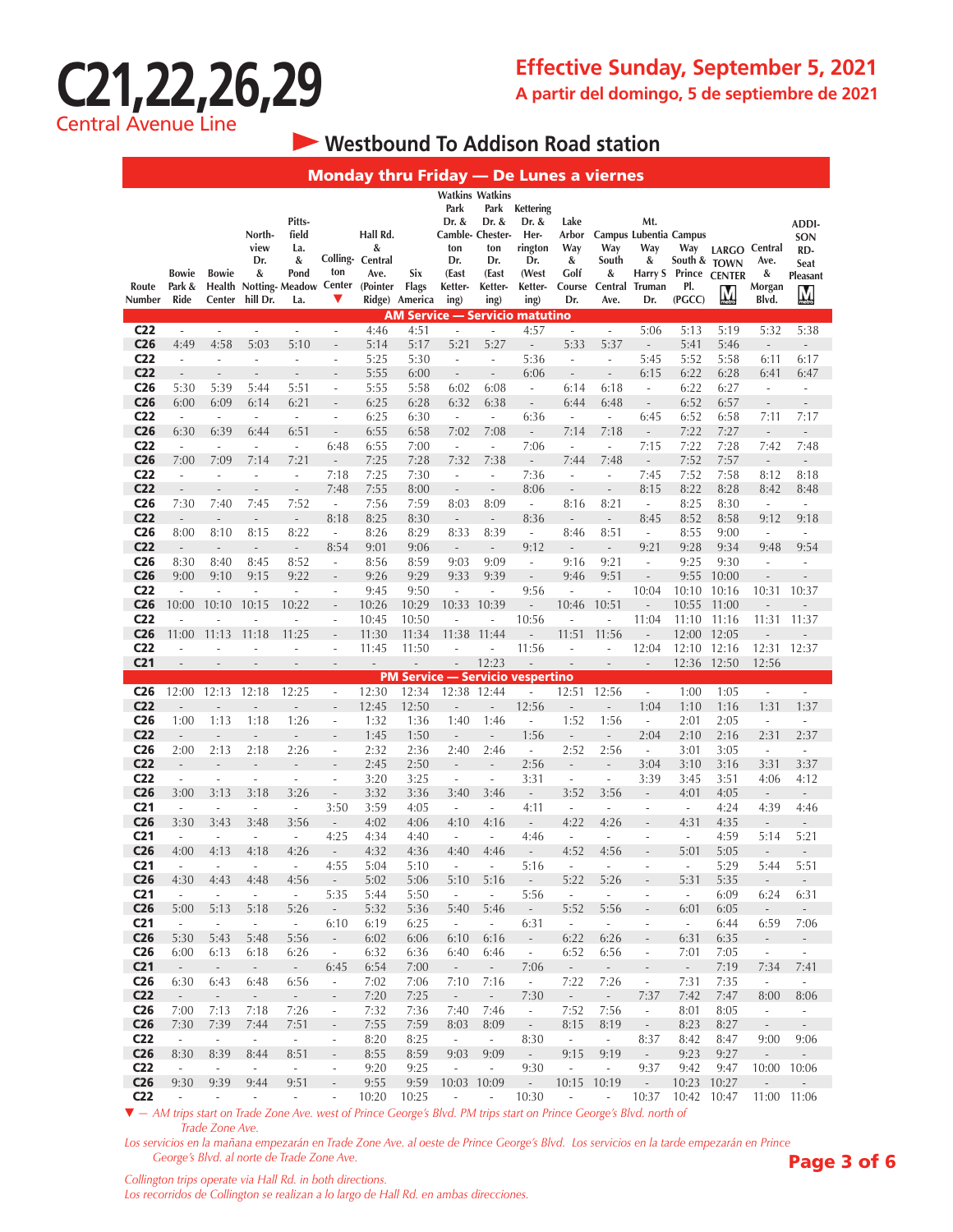# **C21,22,26,29** Central Avenue Line

**Eastbound To Kettering, Pointer Ridge, Collington Center** 

|                                    | Monday thru Friday - De Lunes a viernes              |                                                      |                                     |                                                                                                                                 |                                               |                                                      |                                                 |                                                                           |                                                                           |                                                                             |                                            |                                                   |                                                      |                                                                              |                                      |                                      |                                   |
|------------------------------------|------------------------------------------------------|------------------------------------------------------|-------------------------------------|---------------------------------------------------------------------------------------------------------------------------------|-----------------------------------------------|------------------------------------------------------|-------------------------------------------------|---------------------------------------------------------------------------|---------------------------------------------------------------------------|-----------------------------------------------------------------------------|--------------------------------------------|---------------------------------------------------|------------------------------------------------------|------------------------------------------------------------------------------|--------------------------------------|--------------------------------------|-----------------------------------|
| Route<br>Number                    | <b>Addison</b><br>Road-<br>Seat<br>Pleasant<br>M     | Central<br>Ave. $&$<br>Ritchie<br>Rd.                | Largo<br>Town<br>Center<br>$\bf{M}$ | Campus<br>Way<br>South &<br>Prince<br>PI.<br>(PGCC)                                                                             | Mt.<br>Way &<br>Harry S<br>Truman<br>Dr.      | Lubentia Campus<br>Way<br>South &<br>Central<br>Ave. | Lake<br>Arbor<br>Way &<br>Golf<br>Course<br>Dr. | Ketter-<br>ing Dr.<br>& West<br>Branch<br>Dr.<br>(West<br>Ketter-<br>ing) | Park<br>Dr. &<br>Camble-<br>ton<br>Dr.<br>(EAST<br><b>KETTER-</b><br>ING) | Watkins Watkins<br>Park<br>Dr. &<br>Chester-<br>ton<br>Dr.<br>(EAST<br>ING) | <b>KETTER-</b> Six Flags<br>America RIDGE) | Hall Rd.<br>&<br>Central<br>Ave.<br>(POIN-<br>TER | <b>COLLING-</b><br><b>TON</b><br>v                   | Pittsfield North-<br>La. $&$<br>Pond<br><b>CENTER Meadow Notting-</b><br>La. | view Dr.<br>&<br>hill Dr.            | Bowie<br>Health<br>Center            | Bowie<br>Park &<br>Ride           |
| C <sub>26</sub>                    | ÷,                                                   | $\blacksquare$                                       | 5:50                                | 5:56                                                                                                                            | $\overline{\phantom{a}}$                      | 6:01                                                 | 6:05                                            | <b>AM Service - Servicio matutino</b><br>$\overline{\phantom{a}}$         | 6:12                                                                      | 6:18                                                                        | 6:21                                       | 6:25                                              | $\overline{\phantom{a}}$                             | 6:28                                                                         | 6:35                                 | 6:38                                 | 6:44                              |
| C <sub>21</sub>                    | 5:45                                                 | 5:50                                                 | 6:04                                | 6:09                                                                                                                            | $\qquad \qquad \blacksquare$                  | $\overline{\phantom{a}}$                             | $\overline{\phantom{a}}$                        | 6:14                                                                      | $\overline{\phantom{a}}$                                                  | $\overline{\phantom{a}}$                                                    | 6:18                                       | 6:24                                              | 6:33                                                 | $\overline{\phantom{a}}$                                                     | $\overline{\phantom{a}}$             | $\overline{\phantom{a}}$             | $\overline{\phantom{a}}$          |
| C <sub>26</sub>                    | $\overline{\phantom{a}}$                             | $\overline{\phantom{a}}$                             | 6:20                                | 6:26                                                                                                                            | $\overline{\phantom{a}}$                      | 6:31                                                 | 6:35                                            | $\overline{\phantom{a}}$                                                  | 6:42                                                                      | 6:48                                                                        | 6:51                                       | 6:55                                              | $\overline{\phantom{a}}$                             | 6:58                                                                         | 7:05                                 | 7:08                                 | 7:14                              |
| C <sub>21</sub><br>C <sub>26</sub> | 6:25<br>$\overline{\phantom{a}}$                     | 6:30<br>$\overline{\phantom{a}}$                     | 6:44<br>6:50                        | 6:49<br>6:56                                                                                                                    | $\overline{\phantom{a}}$                      | $\overline{\phantom{a}}$<br>7:01                     | $\overline{\phantom{a}}$<br>7:05                | 6:54<br>$\overline{\phantom{a}}$                                          | $\overline{\phantom{a}}$<br>7:12                                          | $\overline{\phantom{a}}$<br>7:18                                            | 6:58<br>7:21                               | 7:04<br>7:25                                      | 7:13<br>$\overline{\phantom{a}}$                     | 7:28                                                                         | 7:35                                 | 7:38                                 | 7:45                              |
| C <sub>21</sub>                    | 6:55                                                 | 7:00                                                 | 7:14                                | 7:19                                                                                                                            | L,                                            | $\overline{\phantom{a}}$                             | $\overline{\phantom{a}}$                        | 7:24                                                                      | $\overline{\phantom{a}}$                                                  | $\overline{\phantom{a}}$                                                    | 7:28                                       | 7:34                                              | 7:43                                                 | $\overline{\phantom{a}}$                                                     | $\overline{\phantom{a}}$             | $\overline{\phantom{a}}$             | $\overline{\phantom{a}}$          |
| C <sub>26</sub>                    | $\overline{\phantom{a}}$                             | $\overline{\phantom{a}}$                             | 7:20                                | 7:26                                                                                                                            | $\overline{\phantom{a}}$                      | 7:31                                                 | 7:35                                            | $\overline{\phantom{a}}$                                                  | 7:42                                                                      | 7:48                                                                        | 7:51                                       | 7:55                                              | $\overline{\phantom{a}}$                             | 7:58                                                                         | 8:05                                 | 8:08                                 | 8:15                              |
| C <sub>21</sub>                    | 7:15                                                 | 7:22                                                 | 7:38                                | 7:43                                                                                                                            | $\qquad \qquad -$                             | $\overline{\phantom{a}}$                             | $\overline{\phantom{a}}$                        | 7:48                                                                      | $\overline{\phantom{a}}$                                                  | $\overline{\phantom{a}}$                                                    | 7:53                                       | 7:58                                              | 8:04                                                 | $\overline{\phantom{a}}$                                                     | $\overline{\phantom{a}}$             | $\overline{\phantom{a}}$             | $\frac{1}{2}$                     |
| C <sub>26</sub><br>C <sub>21</sub> | $\Box$<br>7:35                                       | $\overline{\phantom{a}}$<br>7:42                     | 7:50<br>7:58                        | 7:56<br>8:03                                                                                                                    | $\overline{\phantom{a}}$<br>$\qquad \qquad -$ | 8:01<br>$\frac{1}{2}$                                | 8:05<br>$\overline{a}$                          | $\overline{\phantom{a}}$<br>8:08                                          | 8:12<br>$\overline{\phantom{a}}$                                          | 8:18<br>$\overline{\phantom{a}}$                                            | 8:21<br>8:13                               | 8:25<br>8:18                                      | $\overline{\phantom{a}}$<br>8:24                     | 8:28<br>$\qquad \qquad \blacksquare$                                         | 8:35<br>$\qquad \qquad \blacksquare$ | 8:38<br>$\qquad \qquad \blacksquare$ | 8:45<br>$\overline{\phantom{0}}$  |
| C <sub>21</sub>                    | 7:55                                                 | 8:02                                                 | 8:18                                | 8:23                                                                                                                            | ٠                                             | $\overline{\phantom{a}}$                             | $\overline{\phantom{a}}$                        | 8:28                                                                      | $\overline{\phantom{a}}$                                                  | $\overline{\phantom{a}}$                                                    | 8:33                                       | 8:38                                              | 8:44                                                 | $\overline{\phantom{a}}$                                                     | ×.                                   | ÷.                                   | $\overline{\phantom{a}}$          |
| C <sub>26</sub>                    | $\overline{\phantom{a}}$                             | $\overline{\phantom{a}}$                             | 8:20                                | 8:26                                                                                                                            | $\overline{\phantom{a}}$                      | 8:31                                                 | 8:35                                            | $\overline{\phantom{a}}$                                                  | 8:42                                                                      | 8:48                                                                        | 8:51                                       | 8:55                                              | $\overline{\phantom{a}}$                             | 8:58                                                                         | 9:05                                 | 9:08                                 | 9:15                              |
| C <sub>21</sub>                    | 8:15                                                 | 8:22                                                 | 8:38                                | 8:43                                                                                                                            | $\overline{\phantom{a}}$                      | $\overline{\phantom{a}}$                             | $\overline{\phantom{a}}$                        | 8:48                                                                      | $\overline{\phantom{a}}$                                                  | $\overline{\phantom{a}}$                                                    | 8:53                                       | 8:58                                              | $\overline{\phantom{a}}$                             | $\overline{\phantom{a}}$                                                     | $\overline{\phantom{a}}$             | $\overline{\phantom{a}}$             | $\overline{\phantom{0}}$          |
| C <sub>26</sub><br>C <sub>21</sub> | $\overline{\phantom{a}}$<br>8:35                     | $\overline{\phantom{a}}$<br>8:42                     | 8:50<br>8:58                        | 8:56<br>9:03                                                                                                                    | $\bar{a}$<br>÷,                               | 9:01<br>$\overline{\phantom{a}}$                     | 9:05<br>$\bar{a}$                               | $\overline{\phantom{a}}$<br>9:08                                          | 9:12<br>$\overline{\phantom{a}}$                                          | 9:18<br>$\overline{\phantom{a}}$                                            | 9:21<br>9:13                               | 9:25<br>9:18                                      | ä,                                                   | 9:28<br>÷,                                                                   | 9:35<br>÷,                           | 9:38<br>÷,                           | 9:45<br>$\overline{a}$            |
| C <sub>21</sub>                    | 8:55                                                 | 9:02                                                 | 9:18                                | 9:23                                                                                                                            | $\overline{a}$                                | $\overline{\phantom{a}}$                             | $\overline{\phantom{a}}$                        | 9:28                                                                      | $\overline{\phantom{a}}$                                                  | $\overline{\phantom{a}}$                                                    | 9:33                                       | 9:38                                              |                                                      | $\overline{\phantom{a}}$                                                     |                                      | $\qquad \qquad -$                    | $\overline{a}$                    |
| C <sub>26</sub>                    | $\overline{\phantom{a}}$                             | $\Box$                                               | 9:20                                | 9:26                                                                                                                            | $\overline{\phantom{a}}$                      | 9:31                                                 | 9:35                                            | $\overline{\phantom{a}}$                                                  | 9:42                                                                      | 9:48                                                                        | 9:51                                       | 9:55                                              | $\overline{\phantom{a}}$                             | 9:58                                                                         | 10:05                                | 10:08                                | 10:15                             |
| C <sub>21</sub>                    | 9:25                                                 | 9:32                                                 | 9:48                                | 9:53                                                                                                                            |                                               | $\overline{\phantom{a}}$                             | $\blacksquare$                                  | 9:58                                                                      | $\frac{1}{2}$                                                             | $\overline{\phantom{a}}$                                                    | 10:03                                      | 10:08                                             |                                                      | $\qquad \qquad -$                                                            | $\overline{\phantom{a}}$             | $\frac{1}{2}$                        | L,                                |
| C <sub>26</sub><br>C <sub>21</sub> | $\overline{\phantom{a}}$<br>9:55                     | $\overline{\phantom{a}}$<br>10:02                    | 9:50<br>10:18                       | 9:56<br>10:23                                                                                                                   | $\overline{\phantom{a}}$                      | 10:01                                                | 10:05                                           | $\overline{\phantom{a}}$<br>10:28                                         | 10:12                                                                     | 10:18                                                                       | 10:21<br>10:33                             | 10:25<br>10:38                                    | $\overline{\phantom{a}}$                             | 10:28                                                                        | 10:35                                | 10:38<br>$\overline{a}$              | 10:45                             |
|                                    | C21/ 10:15                                           | 10:22                                                | 10:35                               | 10:40                                                                                                                           | ÷.                                            | ÷,                                                   | $\overline{\phantom{a}}$                        | ÷,                                                                        | ÷,                                                                        | ä,                                                                          | ÷,                                         | $\blacksquare$                                    | $\sim$                                               | $\overline{\phantom{a}}$                                                     | ٠                                    | ÷.                                   |                                   |
| C <sub>26</sub>                    | $\overline{a}$                                       | $\overline{a}$                                       | 10:50                               | 10:56                                                                                                                           | $\overline{\phantom{0}}$                      | 11:01                                                | 11:05                                           | $\overline{\phantom{a}}$                                                  | 11:12                                                                     | 11:18                                                                       | 11:21                                      | 11:25                                             |                                                      | 11:28                                                                        | 11:35                                | 11:38                                | 11:45                             |
| C22                                | 10:45                                                | 10:52                                                | 11:08                               | 11:13                                                                                                                           | 11:17                                         | $\blacksquare$                                       | $\overline{\phantom{a}}$                        | 11:25                                                                     | ÷                                                                         | ÷,                                                                          | 11:30                                      | 11:34                                             | ä,                                                   | ä,                                                                           | ä,                                   | $\overline{\phantom{a}}$             | L,                                |
| C <sub>26</sub><br>C <sub>22</sub> | 11:45                                                | 11:52                                                | 11:50<br>12:08                      | 11:56<br>12:13                                                                                                                  | $\overline{\phantom{a}}$<br>12:17             | 12:01<br>$\blacksquare$                              | 12:05<br>÷,                                     | 12:25                                                                     | 12:11<br>÷,                                                               | 12:18<br>÷,                                                                 | 12:22<br>12:30                             | 12:27<br>12:34                                    | $\overline{\phantom{a}}$                             | 12:31<br>$\overline{\phantom{a}}$                                            | 12:38<br>$\overline{\phantom{a}}$    | 12:41<br>$\blacksquare$              | 12:49<br>÷,                       |
|                                    |                                                      |                                                      |                                     |                                                                                                                                 |                                               |                                                      |                                                 | <b>PM Service - Servicio vespertino</b>                                   |                                                                           |                                                                             |                                            |                                                   |                                                      |                                                                              |                                      |                                      |                                   |
| C <sub>26</sub>                    | $\overline{\phantom{a}}$                             | $\Box$                                               | 12:50                               | 12:56                                                                                                                           | $\omega$                                      | 1:01                                                 | 1:05                                            | $\overline{\phantom{a}}$                                                  | 1:11                                                                      | 1:18                                                                        | 1:22                                       | 1:27                                              | $\overline{\phantom{a}}$                             | 1:31                                                                         | 1:38                                 | 1:41                                 | 1:49                              |
| C <sub>22</sub>                    | 12:45                                                | 12:52                                                | 1:08                                | 1:13                                                                                                                            | 1:17                                          | $\overline{\phantom{a}}$                             | $\overline{\phantom{a}}$                        | 1:25                                                                      | $\overline{\phantom{a}}$                                                  | $\overline{\phantom{a}}$                                                    | 1:30                                       | 1:34                                              |                                                      | $\overline{\phantom{a}}$                                                     | $\overline{\phantom{a}}$             | $\qquad \qquad -$                    | $\overline{\phantom{a}}$          |
| C <sub>26</sub><br>C <sub>22</sub> | $\overline{\phantom{a}}$<br>1:45                     | $\overline{\phantom{a}}$<br>1:52                     | 1:50<br>2:08                        | 1:56<br>2:13                                                                                                                    | $\overline{\phantom{a}}$<br>2:17              | 2:01<br>$\overline{\phantom{a}}$                     | 2:05<br>$\overline{\phantom{a}}$                | $\overline{\phantom{a}}$<br>2:25                                          | 2:11<br>$\overline{\phantom{a}}$                                          | 2:18<br>$\overline{\phantom{a}}$                                            | 2:22<br>2:30                               | 2:27<br>2:34                                      | $\overline{\phantom{a}}$<br>$\overline{\phantom{a}}$ | 2:31<br>$\overline{\phantom{a}}$                                             | 2:38<br>$\overline{\phantom{a}}$     | 2:41<br>$\overline{\phantom{a}}$     | 2:49<br>$\overline{\phantom{0}}$  |
| C <sub>26</sub>                    | $\sim$                                               | $\overline{\phantom{a}}$                             | 2:50                                | 2:56                                                                                                                            | $\sim$                                        | 3:01                                                 | 3:05                                            | $\overline{\phantom{a}}$                                                  | 3:11                                                                      | 3:18                                                                        | 3:22                                       | 3:27                                              | $\overline{\phantom{a}}$                             | 3:31                                                                         | 3:38                                 | 3:41                                 | 3:49                              |
| C <sub>22</sub>                    | 2:45                                                 | 2:53                                                 | 3:10                                | 3:15                                                                                                                            | 3:19                                          | $\overline{\phantom{a}}$                             | $\overline{\phantom{a}}$                        | 3:28                                                                      | $\overline{\phantom{a}}$                                                  | $\overline{\phantom{a}}$                                                    | 3:33                                       | 3:39                                              | 3:42                                                 | $\overline{\phantom{a}}$                                                     |                                      |                                      |                                   |
| C <sub>26</sub>                    | $\overline{\phantom{a}}$                             | $\overline{\phantom{a}}$                             | 3:20                                | 3:26                                                                                                                            | $\overline{\phantom{a}}$                      | 3:31                                                 | 3:35                                            | $\overline{\phantom{a}}$                                                  | 3:41                                                                      | 3:48                                                                        | 3:52                                       | 3:57                                              | $\overline{\phantom{a}}$                             | 4:01                                                                         | 4:08                                 | 4:11                                 | 4:19                              |
| C <sub>22</sub><br>C <sub>26</sub> | 3:20<br>$\overline{\phantom{a}}$                     | 3:28<br>$\overline{\phantom{a}}$                     | 3:45<br>3:50                        | 3:50<br>3:56                                                                                                                    | 3:54<br>$\sim$                                | $\overline{\phantom{a}}$<br>4:01                     | $\overline{\phantom{a}}$<br>4:05                | 4:03<br>$\overline{\phantom{a}}$                                          | $\overline{\phantom{a}}$<br>4:11                                          | $\overline{\phantom{a}}$<br>4:18                                            | 4:08<br>4:22                               | 4:14<br>4:27                                      | 4:17<br>$\sim$                                       | 4:31                                                                         | 4:38                                 | 4:41                                 | 4:49                              |
| C <sub>22</sub>                    | 3:50                                                 | 3:58                                                 | 4:15                                | 4:20                                                                                                                            | 4:24                                          | $\overline{\phantom{a}}$                             | $\overline{\phantom{a}}$                        | 4:33                                                                      | $\overline{\phantom{a}}$                                                  | $\blacksquare$                                                              | 4:38                                       | 4:44                                              | 4:47                                                 | $\overline{\phantom{0}}$                                                     | $\overline{\phantom{a}}$             | $\overline{\phantom{a}}$             | ۰.                                |
| C <sub>26</sub>                    | $\overline{\phantom{a}}$                             | $\frac{1}{2}$                                        | 4:20                                | 4:26                                                                                                                            | $\overline{\phantom{a}}$                      | 4:31                                                 | 4:35                                            | $\overline{\phantom{a}}$                                                  | 4:41                                                                      | 4:48                                                                        | 4:52                                       | 4:57                                              | $\overline{\phantom{a}}$                             | 5:01                                                                         | 5:08                                 | 5:11                                 | 5:19                              |
| C <sub>22</sub><br>C <sub>26</sub> | 4:30                                                 | 4:38                                                 | 4:55                                | 5:00                                                                                                                            | 5:04                                          | $\bar{\phantom{a}}$<br>5:01                          | $\omega_{\rm c}$                                | 5:13                                                                      | $\overline{\phantom{a}}$                                                  | $\mathcal{L}_{\mathcal{A}}$                                                 | 5:18<br>5:22                               | 5:24                                              | 5:27                                                 | $\sim$                                                                       | $\sim$<br>5:38                       | $\overline{\phantom{a}}$             | $\blacksquare$                    |
| C <sub>26</sub>                    | $\overline{\phantom{a}}$<br>$\overline{\phantom{a}}$ | $\overline{\phantom{a}}$<br>$\overline{\phantom{a}}$ | 4:50<br>5:20                        | 4:56<br>5:26                                                                                                                    | $\sim$<br>$\sim$                              | 5:31                                                 | 5:05<br>5:35                                    | $\overline{\phantom{a}}$<br>$\overline{\phantom{a}}$                      | 5:11<br>5:41                                                              | 5:18<br>5:48                                                                | 5:52                                       | 5:27<br>5:57                                      | $\sim$<br>$\sim$                                     | 5:31<br>6:01                                                                 | 6:08                                 | 5:41<br>6:11                         | 5:49<br>6:19                      |
| C <sub>22</sub>                    | 5:05                                                 | 5:13                                                 | 5:30                                | 5:35                                                                                                                            | 5:39                                          | $\sim$                                               | $\sim$                                          | 5:48                                                                      | $\overline{\phantom{a}}$                                                  | $\sim$                                                                      | 5:53                                       | 5:59                                              | 6:02                                                 | $\sim$                                                                       | $\sim$                               | $\sim$                               | $\sim$                            |
| C <sub>26</sub>                    | $\overline{\phantom{a}}$                             | $\overline{\phantom{a}}$                             | 5:50                                | 5:56                                                                                                                            | $\sim$                                        | 6:01                                                 | 6:05                                            | $\sim$                                                                    | 6:11                                                                      | 6:18                                                                        | 6:22                                       | 6:27                                              | $\sim$                                               | 6:31                                                                         | 6:38                                 | 6:41                                 | 6:49                              |
| C <sub>22</sub><br>C <sub>26</sub> | 5:40<br>$\sim$                                       | 5:48<br>$\sim$                                       | 6:05                                | 6:10                                                                                                                            | 6:14                                          | $\sim$                                               | $\sim$                                          | 6:23<br>$\sim$                                                            | $\overline{\phantom{a}}$                                                  | $\sim$                                                                      | 6:28                                       | 6:34                                              | 6:37                                                 | $\mathcal{L}_{\mathcal{A}}$                                                  | $\sim$                               | $\mathcal{L}_{\mathcal{A}}$          | $\sim$<br>7:19                    |
| C <sub>22</sub>                    | 6:15                                                 | 6:23                                                 | 6:20<br>6:40                        | 6:26<br>6:46                                                                                                                    | $\sim$<br>6:51                                | 6:31<br>$\omega$                                     | 6:35<br>$\sim$                                  | 7:00                                                                      | 6:41<br>$\sim$                                                            | 6:48<br>$\sim$                                                              | 6:52<br>7:05                               | 6:57<br>7:10                                      | $\sim$<br>$\overline{\phantom{a}}$                   | 7:01<br>$\overline{\phantom{a}}$                                             | 7:08<br>$\sim$                       | 7:11<br>$\overline{\phantom{a}}$     | $\overline{\phantom{a}}$          |
| C <sub>26</sub>                    | $\sim$                                               | $\mathcal{L}_{\mathcal{A}}$                          | 6:50                                | 6:56                                                                                                                            | $\sim$                                        | 7:00                                                 | 7:04                                            | $\sim$                                                                    | 7:11                                                                      | 7:17                                                                        | 7:20                                       | 7:24                                              | $\overline{\phantom{a}}$                             | 7:27                                                                         | 7:34                                 | 7:37                                 | 7:43                              |
| C <sub>22</sub>                    | 6:50                                                 | 6:57                                                 | 7:12                                | 7:17                                                                                                                            | 7:21                                          | $\sim$                                               | $\sim$                                          | 7:29                                                                      | $\overline{\phantom{a}}$                                                  | $\sim$                                                                      | 7:34                                       | 7:39                                              | $\overline{\phantom{a}}$                             | $\sim$                                                                       | $\sim$                               | $\overline{\phantom{a}}$             | $\sim$                            |
| C <sub>26</sub><br>C <sub>22</sub> | $\overline{\phantom{a}}$<br>7:25                     | $\sim$                                               | 7:20                                | 7:26                                                                                                                            | $\sim$                                        | 7:30                                                 | 7:34<br>$\sim$                                  | $\sim$                                                                    | 7:41                                                                      | 7:47                                                                        | 7:50                                       | 7:54                                              | $\overline{\phantom{a}}$                             | 7:57                                                                         | 8:04<br>$\mathcal{L}_{\mathcal{A}}$  | 8:07                                 | 8:13                              |
| C <sub>26</sub>                    | $\overline{\phantom{a}}$                             | 7:32<br>$\sim$                                       | 7:47<br>8:20                        | 7:52<br>8:26                                                                                                                    | 7:56<br>$\sim$                                | $\sim$<br>8:30                                       | 8:34                                            | 8:04<br>$\sim$                                                            | $\overline{\phantom{a}}$<br>8:41                                          | $\mathcal{L}_{\mathcal{A}}$<br>8:47                                         | 8:09<br>8:50                               | 8:14<br>8:54                                      | $\overline{\phantom{a}}$<br>$\overline{\phantom{a}}$ | $\overline{\phantom{a}}$<br>8:57                                             | 9:04                                 | $\overline{\phantom{a}}$<br>9:07     | $\sim$<br>9:13                    |
| C <sub>22</sub>                    | 8:15                                                 | 8:22                                                 | 8:37                                | 8:42                                                                                                                            | 8:46                                          | $\sim$                                               | $\sim$                                          | 8:54                                                                      | $\overline{\phantom{a}}$                                                  | $\sim$                                                                      | 8:59                                       | 9:04                                              | $\overline{\phantom{a}}$                             | $\overline{\phantom{a}}$                                                     | $\mathcal{L}^{\mathcal{L}}$          | $\overline{\phantom{a}}$             | $\overline{\phantom{a}}$          |
| C <sub>26</sub>                    | $\overline{\phantom{a}}$                             | $\overline{\phantom{a}}$                             | 9:20                                | 9:26                                                                                                                            | $\sim$                                        | 9:30                                                 | 9:34                                            | $\overline{\phantom{a}}$                                                  | 9:41                                                                      | 9:47                                                                        | 9:50                                       | 9:54                                              | $\overline{\phantom{a}}$                             | 9:57                                                                         | 10:04                                | 10:07                                | 10:13                             |
| C <sub>22</sub><br>C <sub>26</sub> | 9:15                                                 | 9:22                                                 | 9:37                                | 9:42                                                                                                                            | 9:46                                          | $\sim$                                               | $\mathcal{L}_{\mathcal{A}}$<br>10:34            | 9:54                                                                      | $\overline{\phantom{a}}$                                                  | $\overline{\phantom{a}}$                                                    | 9:59                                       | 10:04                                             | $\blacksquare$                                       | $\overline{\phantom{a}}$                                                     | $\overline{\phantom{a}}$             | $\overline{\phantom{a}}$             | $\overline{\phantom{a}}$          |
|                                    | $\overline{\phantom{a}}$<br><b>C22</b> 10:15 10:22   | $\sim$                                               | 10:20<br>10:37                      | 10:26<br>10:42                                                                                                                  | $\sim$<br>10:46                               | 10:30<br>$\overline{\phantom{a}}$                    | $\sim$                                          | $\sim$<br>10:54                                                           | 10:41<br>$\overline{\phantom{a}}$                                         | 10:47<br>$\overline{\phantom{a}}$                                           | 10:50<br>10:59                             | 10:54<br>11:04                                    | $\overline{\phantom{a}}$<br>÷,                       | 10:57<br>$\overline{\phantom{a}}$                                            | 11:04<br>$\overline{\phantom{a}}$    | 11:07<br>$\overline{\phantom{a}}$    | 11:13<br>$\overline{\phantom{a}}$ |
|                                    |                                                      |                                                      |                                     | $\blacksquare$ AM tring start on Trade Zone Ave, west of Prince Ceorge's Rhyd, PM tring start on Prince Ceorge's Rhyd, porth of |                                               |                                                      |                                                 |                                                                           |                                                                           |                                                                             |                                            |                                                   |                                                      |                                                                              |                                      |                                      |                                   |

*AM trips start on Trade Zone Ave. west of Prince George's Blvd. PM trips start on Prince George's Blvd. north of Trade Zone Ave.*

*Los servicios en la mañana empezarán en Trade Zone Ave. al oeste de Prince George's Blvd. Los servicios en la tarde empezarán en Prince George's Blvd. al norte de Trade Zone Ave.*

Page 4 of 6

*Los recorridos de Collington se realizan a lo largo de Hall Rd. en ambas direcciones.*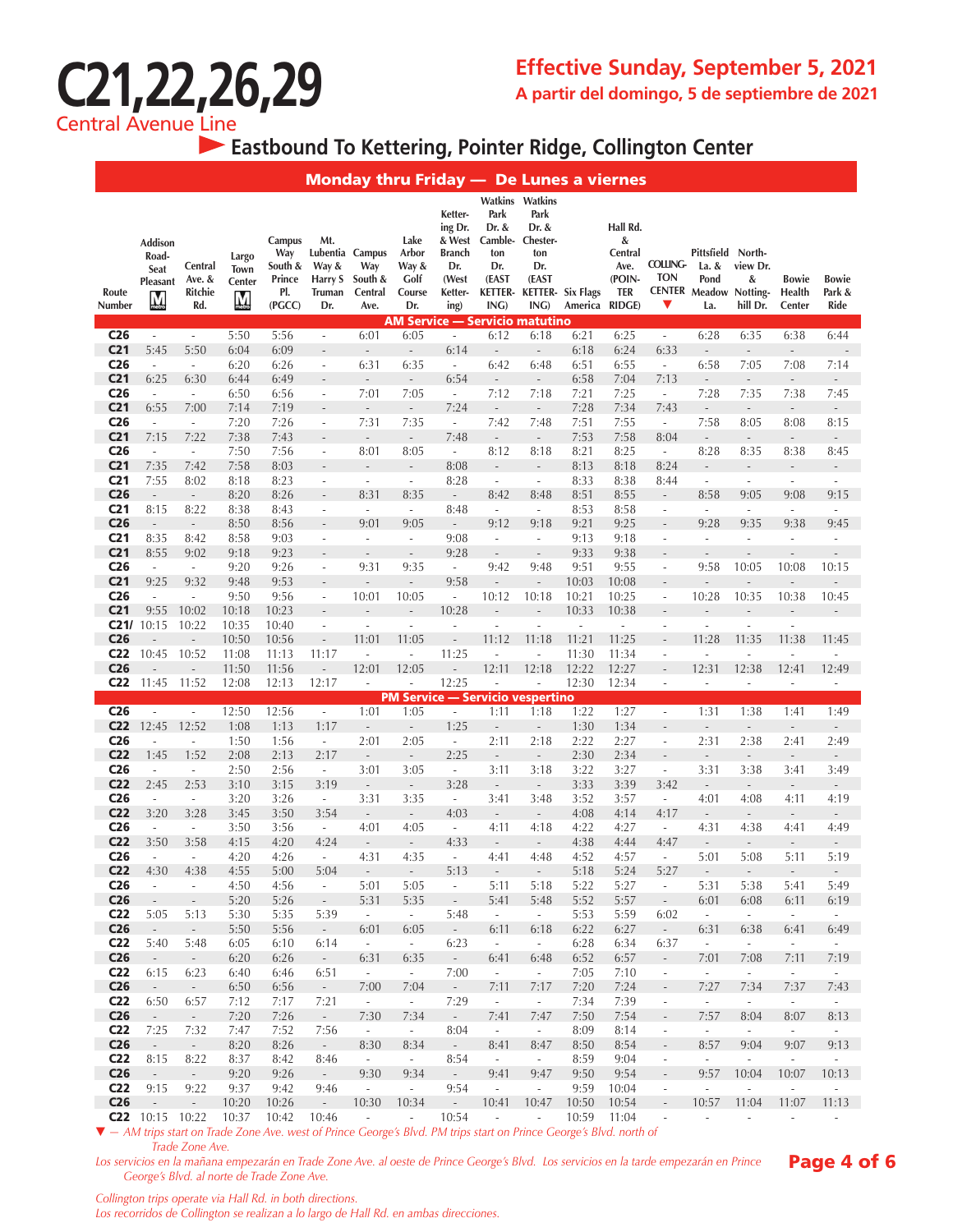# **C21,22,26,29** Central Avenue Line

## **Effective Sunday, September 5, 2021 A partir del domingo, 5 de septiembre de 2021**

### **• Westbound To Addison Road station**

|                        |                                       |                                         |                                  |                                                             |                                   |                                             |                          | <b>Saturday — Sábados</b>                                                |                                                                                   |                                                                           |                                                             |                                                     |                                                           |                                        |                                                                               |
|------------------------|---------------------------------------|-----------------------------------------|----------------------------------|-------------------------------------------------------------|-----------------------------------|---------------------------------------------|--------------------------|--------------------------------------------------------------------------|-----------------------------------------------------------------------------------|---------------------------------------------------------------------------|-------------------------------------------------------------|-----------------------------------------------------|-----------------------------------------------------------|----------------------------------------|-------------------------------------------------------------------------------|
| Route<br><b>Number</b> | <b>Bowie</b><br>State Uni-<br>versity | Laurel<br><b>Bowie Rd.</b><br>(Rt. 197) | <b>Bowie</b><br>Health<br>Center | Northview Pittsfield<br>Dr.<br>&<br>Nottin-<br>ghill<br>Dr. | La.<br>&<br>Pond<br>Meadow<br>La. | Pointer<br>Ridge Dr.<br>& Penn<br>Manor La. | Six Flags<br>America     | Watkins<br>Park<br>Dr. &<br>Camble-<br>ton<br>Dr.<br>(East<br>Kettering) | Watkins<br>Park<br>Dr. &<br>Chester-<br>ton<br>Dr.<br>(East<br><b>Kettering</b> ) | <b>Kettering</b><br>Dr. & Her-<br>rington<br>Dr.<br>(West Ket-<br>tering) | Mt.<br>Lubentia<br>Way &<br>Harry S<br><b>Truman</b><br>Dr. | Campus<br>Way<br>South &<br>Prince<br>PI.<br>(PGCC) | Largo<br><b>Town</b><br>Center<br>$\overline{\mathsf{M}}$ | Central<br>Ave. $&$<br>Morgan<br>Blvd. | <b>ADDISON</b><br>ROAD-<br><b>Seat</b><br>Pleasant<br>$\overline{\mathsf{M}}$ |
|                        |                                       |                                         |                                  |                                                             |                                   |                                             |                          | <b>AM Service — Servicio matutino</b>                                    |                                                                                   |                                                                           |                                                             |                                                     |                                                           |                                        |                                                                               |
| C <sub>29</sub>        | ٠                                     |                                         |                                  |                                                             |                                   |                                             |                          | 6:43                                                                     | 6:49                                                                              | 6:54                                                                      | 7:01                                                        | 7:05                                                | 7:10                                                      | 7:23                                   | 7:29                                                                          |
| C <sub>29</sub>        | $\overline{\phantom{a}}$              |                                         | ٠                                | $\overline{\phantom{a}}$                                    | $\qquad \qquad \blacksquare$      |                                             | $\overline{\phantom{a}}$ | 7:43                                                                     | 7:49                                                                              | 7:54                                                                      | 8:01                                                        | 8:05                                                | 8:10                                                      | 8:23                                   | 8:29                                                                          |
| C <sub>29</sub>        | 8:07                                  | 8:14                                    | 8:21                             | 8:25                                                        | 8:33                              | 8:37                                        | 8:41                     | 8:45                                                                     | 8:50                                                                              | 8:54                                                                      | 9:01                                                        | 9:05                                                | 9:10                                                      | 9:23                                   | 9:29                                                                          |
| C <sub>29</sub>        | 9:07                                  | 9:14                                    | 9:21                             | 9:25                                                        | 9:33                              | 9:37                                        | 9:41                     | 9:45                                                                     | 9:50                                                                              | 9:54                                                                      | 10:01                                                       | 10:05                                               | 10:10                                                     | 10:23                                  | 10:29                                                                         |
| C <sub>29</sub>        | 10:07                                 | 10:14                                   | 10:21                            | 10:25                                                       | 10:33                             | 10:37                                       | 10:41                    | 10:45                                                                    | 10:50                                                                             | 10:54                                                                     | 11:01                                                       | 11:05                                               | 11:10                                                     | 11:23                                  | 11:29                                                                         |
| C <sub>29</sub>        | 11:05                                 | 11:13                                   | 11:20                            | 11:24                                                       | 11:32                             | 11:36                                       | 11:41                    | 11:45                                                                    | 11:50                                                                             | 11:54                                                                     | 12:01                                                       | 12:05                                               | 12:10                                                     | 12:24                                  | 12:31                                                                         |
|                        |                                       |                                         |                                  |                                                             |                                   |                                             |                          | <b>PM Service - Servicio vespertino</b>                                  |                                                                                   |                                                                           |                                                             |                                                     |                                                           |                                        |                                                                               |
| C <sub>29</sub>        | 12:05                                 | 12:13                                   | 12:20                            | 12:24                                                       | 12:32                             | 12:36                                       | 12:41                    | 12:45                                                                    | 12:50                                                                             | 12:54                                                                     | 1:01                                                        | 1:05                                                | 1:10                                                      | 1:24                                   | 1:31                                                                          |
| C <sub>29</sub>        | 1:05                                  | 1:13                                    | 1:20                             | 1:24                                                        | 1:32                              | 1:36                                        | 1:41                     | 1:45                                                                     | 1:50                                                                              | 1:54                                                                      | 2:01                                                        | 2:05                                                | 2:10                                                      | 2:24                                   | 2:31                                                                          |
| C <sub>29</sub>        | 2:05                                  | 2:13                                    | 2:20                             | 2:24                                                        | 2:32                              | 2:36                                        | 2:41                     | 2:45                                                                     | 2:50                                                                              | 2:54                                                                      | 3:01                                                        | 3:05                                                | 3:10                                                      | 3:24                                   | 3:31                                                                          |
| C <sub>29</sub>        | 3:05                                  | 3:13                                    | 3:20                             | 3:24                                                        | 3:32                              | 3:36                                        | 3:41                     | 3:45                                                                     | 3:50                                                                              | 3:54                                                                      | 4:01                                                        | 4:05                                                | 4:10                                                      | 4:24                                   | 4:31                                                                          |
| C <sub>29</sub>        | 4:05                                  | 4:13                                    | 4:20                             | 4:24                                                        | 4:32                              | 4:36                                        | 4:41                     | 4:45                                                                     | 4:50                                                                              | 4:54                                                                      | 5:01                                                        | 5:05                                                | 5:10                                                      | 5:24                                   | 5:31                                                                          |
| C <sub>29</sub>        | 5:05                                  | 5:13                                    | 5:20                             | 5:24                                                        | 5:32                              | 5:36                                        | 5:41                     | 5:45                                                                     | 5:50                                                                              | 5:54                                                                      | 6:01                                                        | 6:05                                                | 6:10                                                      | 6:24                                   | 6:31                                                                          |
| C <sub>29</sub>        | 6:05                                  | 6:13                                    | 6:20                             | 6:24                                                        | 6:32                              | 6:36                                        | 6:41                     | 6:45                                                                     | 6:50                                                                              | 6:54                                                                      | 7:01                                                        | 7:05                                                | 7:10                                                      | 7:24                                   | 7:31                                                                          |
| C <sub>29</sub>        | 7:05                                  | 7:13                                    | 7:20                             | 7:24                                                        | 7:32                              | 7:36                                        | 7:41                     | 7:45                                                                     | 7:50                                                                              | 7:54                                                                      | 8:01                                                        | 8:05                                                | 8:10                                                      | 8:24                                   | 8:31                                                                          |

*On four Federal holidays, Columbus Day, Veterans' Day, Martin Luther King, Jr. Day, and Presidents' Day, the Saturday schedule will be in effect. Metrobus proveerá servicio con horario de sábado durante los cuatro días festivos de Columbus Day, Veterans Day, Martin Luther King Jr. Day, y Presidents' Day.*

# **Eastbound To Bowie State University**

#### Saturday — Sábados

| Route<br>Number | Addison<br>Road-<br>Seat<br>Pleasant<br>$\overline{\mathsf{M}}$ | Central<br>Ave. $&$<br>Ritchie<br>Rd. | Largo<br>Town<br>Center<br>M | Campus<br>Way<br>South &<br>Prince Pl.<br>(PGCC) | Mt.<br>Lubentia<br>Way &<br>Harry S<br><b>Truman</b><br>Dr. | Ketter-<br>ing Dr.<br>& West<br><b>Branch</b><br>Dr. (West | Watkins<br>Park<br>Dr. &<br>Camble-<br>ton<br>Dr.<br>(East<br>Kettering) Kettering) | Watkins<br>Park<br>Dr. &<br><b>Chester-</b><br>ton<br>Dr.<br>(East Ket-<br>tering) | Six Flags<br>America | Pointer<br>Ridge Dr.<br>& Penn<br>Manor La. | Pittsfield<br>La. $&$<br>Pond<br>Meadow<br>La. | <b>Northview</b><br>Dr. & Not-<br>tinghill<br>Dr. | <b>Bowie</b><br>Health<br>Center | Laurel<br><b>Bowie Rd.</b><br>(Rt. 197)<br>& Annapo-<br>lis Rd.<br>(Rt. 450) | <b>BOWIE</b><br><b>STATE</b><br>UNIVER-<br><b>SITY</b> |
|-----------------|-----------------------------------------------------------------|---------------------------------------|------------------------------|--------------------------------------------------|-------------------------------------------------------------|------------------------------------------------------------|-------------------------------------------------------------------------------------|------------------------------------------------------------------------------------|----------------------|---------------------------------------------|------------------------------------------------|---------------------------------------------------|----------------------------------|------------------------------------------------------------------------------|--------------------------------------------------------|
|                 | <b>AM Service - Servicio matutino</b>                           |                                       |                              |                                                  |                                                             |                                                            |                                                                                     |                                                                                    |                      |                                             |                                                |                                                   |                                  |                                                                              |                                                        |
| C <sub>29</sub> | 7:30                                                            | 7:36                                  | 7:52                         | 7:57                                             | 7:59                                                        | 8:05                                                       | 8:09                                                                                | 8:14                                                                               | 8:16                 | 8:21                                        | 8:25                                           | 8:33                                              | 8:37                             | 8:44                                                                         | 8:51                                                   |
| C <sub>29</sub> | 8:30                                                            | 8:36                                  | 8:52                         | 8:57                                             | 8:59                                                        | 9:05                                                       | 9:09                                                                                | 9:14                                                                               | 9:16                 | 9:21                                        | 9:25                                           | 9:33                                              | 9:37                             | 9:44                                                                         | 9:51                                                   |
| C <sub>29</sub> | 9:30                                                            | 9:36                                  | 9:52                         | 9:57                                             | 9:59                                                        | 10:05                                                      | 10:09                                                                               | 10:14                                                                              | 10:16                | 10:21                                       | 10:25                                          | 10:33                                             | 10:37                            | 10:44                                                                        | 10:51                                                  |
| C <sub>29</sub> | 10:30                                                           | 10:36                                 | 10:52                        | 10:57                                            | 10:59                                                       | 11:06                                                      | 11:10                                                                               | 11:16                                                                              | 11:19                | 11:25                                       | 11:29                                          | 11:37                                             | 11:42                            | 11:50                                                                        | 11:58                                                  |
| C29             | 11:30                                                           | 11:36                                 | 11:52                        | 11:57                                            | 11:59                                                       | 12:06                                                      | 12:10                                                                               | 12:16                                                                              | 12:19                | 12:25                                       | 12:29                                          | 12:37                                             | 12:42                            | 12:50                                                                        | 12:58                                                  |
|                 |                                                                 |                                       |                              |                                                  |                                                             |                                                            | <b>PM Service - Servicio vespertino</b>                                             |                                                                                    |                      |                                             |                                                |                                                   |                                  |                                                                              |                                                        |
| C <sub>29</sub> | 12:30                                                           | 12:36                                 | 12:52                        | 12:57                                            | 12:59                                                       | 1:06                                                       | 1:10                                                                                | 1:16                                                                               | 1:19                 | 1:25                                        | 1:29                                           | 1:37                                              | 1:42                             | 1:50                                                                         | 1:58                                                   |
| C <sub>29</sub> | 1:30                                                            | 1:36                                  | 1:52                         | 1:57                                             | 1:59                                                        | 2:06                                                       | 2:10                                                                                | 2:16                                                                               | 2:19                 | 2:25                                        | 2:29                                           | 2:37                                              | 2:42                             | 2:50                                                                         | 2:58                                                   |
| C29             | 2:30                                                            | 2:36                                  | 2:52                         | 2:57                                             | 2:59                                                        | 3:06                                                       | 3:10                                                                                | 3:16                                                                               | 3:19                 | 3:25                                        | 3:29                                           | 3:37                                              | 3:42                             | 3:50                                                                         | 3:58                                                   |
| C <sub>29</sub> | 3:30                                                            | 3:36                                  | 3:52                         | 3:57                                             | 3:59                                                        | 4:06                                                       | 4:10                                                                                | 4:16                                                                               | 4:19                 | 4:25                                        | 4:29                                           | 4:37                                              | 4:42                             | 4:50                                                                         | 4:58                                                   |
| C <sub>29</sub> | 4:30                                                            | 4:36                                  | 4:52                         | 4:57                                             | 4:59                                                        | 5:06                                                       | 5:10                                                                                | 5:16                                                                               | 5:19                 | 5:25                                        | 5:29                                           | 5:37                                              | 5:42                             | 5:50                                                                         | 5:58                                                   |
| C <sub>29</sub> | 5:30                                                            | 5:36                                  | 5:52                         | 5:57                                             | 5:59                                                        | 6:06                                                       | 6:10                                                                                | 6:16                                                                               | 6:19                 | 6:25                                        | 6:29                                           | 6:37                                              | 6:42                             | 6:50                                                                         | 6:58                                                   |
| C29             | 6:30                                                            | 6:36                                  | 6:51                         | 6:56                                             | 6:58                                                        | 7:05                                                       | 7:09                                                                                | 7:14                                                                               | 7:17                 | 7:23                                        | 7:27                                           | 7:35                                              | 7:39                             | 7:46                                                                         | 7:53                                                   |
| C <sub>29</sub> | 7:30                                                            | 7:36                                  | 7:51                         | 7:56                                             | 7:58                                                        | 8:05                                                       | 8:09                                                                                | 8:14                                                                               | 8:17                 | 8:23                                        | 8:27                                           | 8:35                                              | 8:39                             | 8:46                                                                         | 8:53                                                   |

*On four Federal holidays, Columbus Day, Veterans' Day, Martin Luther King, Jr. Day, and Presidents' Day, the Saturday schedule will be in effect. Metrobus proveerá servicio con horario de sábado durante los cuatro días festivos de Columbus Day, Veterans Day, Martin Luther King Jr. Day, y Presidents' Day.*